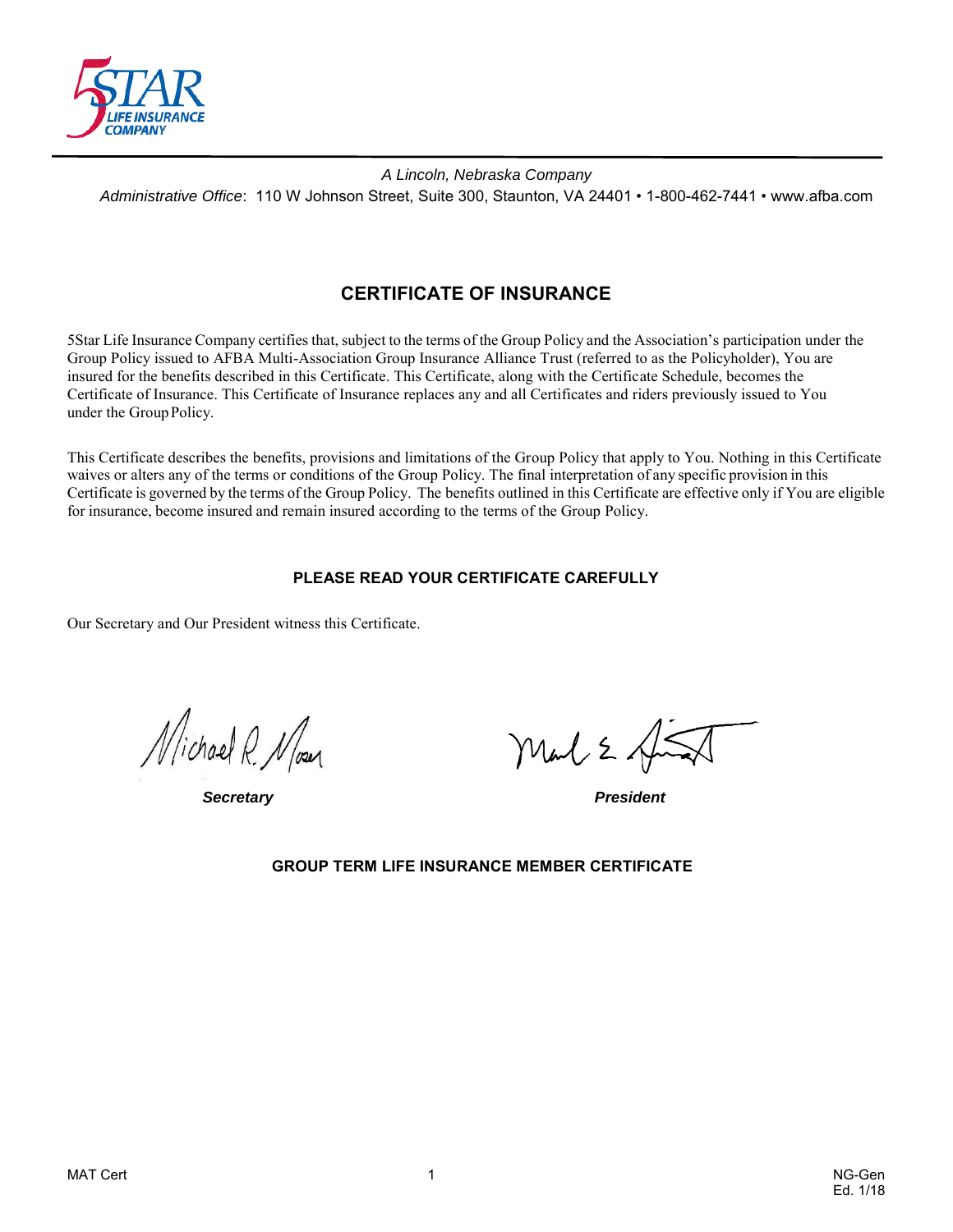# **TABLE OF CONTENTS**

# SCHEDULE OF BENEFITS - SEE THE ATTACHED CERTIFCATE SCHEDULE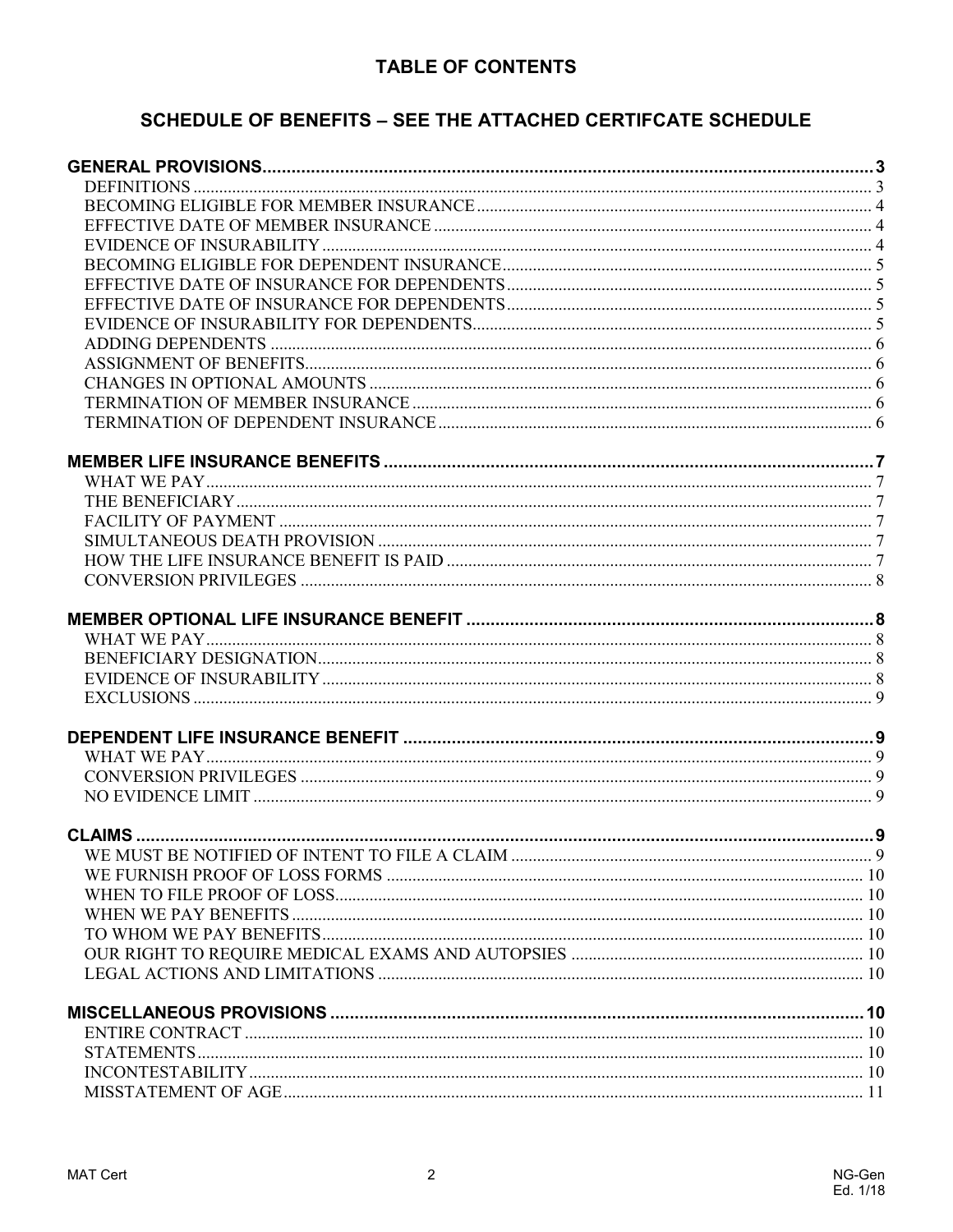# **GENERAL PROVISIONS**

## <span id="page-2-1"></span><span id="page-2-0"></span>**DEFINITIONS**

Here are some of the terms used in this Certificate. Other terms are defined where used in this Certificate. All defined terms are important in describing rights under this Certificate. Please refer back to these definitions as You read. Defined terms are presented with capital letters to help identify them as such.

**Association** means the association that:

- is named on the attached Certificate Schedule; and 1.
- $2.$ is a participating association under the Group Policy.

**Child** means Your natural born or adopted child from the moment of placement in Your home. The term child also includes any stepchild who lives with You in a normal parent-child relationship and any child for whom You are the legal guardian.

**Conversion Period** means the 31 day period starting at 12:01 AM on the day after Your insurance under the Group Policy ends.

**Dependent** means a person who is:

- 1. a lawful spouse; or
- 2. a Child who is:
	- a. less than 21 years of age; or
	- b. at least 21 years of age but less than 25 years of age if enrolled in a school as a full-time student.

For a Dependent Child whose coverage would end due to his or her age, coverage will continue with payment of any required premium while You are insured if the Child, due to intellectual disability or physical handicap:

- a. is not capable of self-support; and
- b. is chiefly dependent upon You for support.

**Dependent Benefits or Dependent Insurance** means the insurance for Your Dependents provided under the Group Policy.

**Doctor** means a person who is practicing within the scope of his or her license; and either

- 1. licensed to practice medicine and prescribe and administer drugs or to perform surgery; or
- 2. legally qualified as a medical practitioner and required to be recognized according to the insurance statutes or regulations of the governing jurisdiction. It does not include a claimant or spouse, daughter, son, father, mother, sister or brother.

**Entry Date** means the day of the month on which new coverage is effective.

**Evidence of Insurability** means written proof given to Us that an eligible person is insurable. This proof must be based on medical information and must be acceptable to Us.

**Group Policy** means the policy issued to AFBA Multi-Association Group Insurance Alliance Trust.

**Hospitalized** means confinement for short term, intermediate or long term care on an inpatient basis in:

- 1. a hospital;
- 2. a convalescent facility;
- 3. a free standing surgical center;
- 4. a hospice;
- 5. a skilled nursing facility; or
- 6. a psychiatric, alcohol or drug treatment facility.

**Injury** means sudden and unexpected bodily harm that occurs while covered under the Group Policy and not contributed to by any other cause.

**Member** means a Member of the Association in good standing who meets the requirements for coverage under the Group Policy and is insured under the Group Policy.

**Member Benefits or Member Insurance** means the insurance for a Member provided by this Policy.

**Policy Month** means the period of time that begins on a premium due date and ends at midnight on the day before the next monthly premium due date.

**Policy Year** means a 12 month period beginning on the Policy Effective Date or its anniversary.

**Prior Policy** means the Association's group policy in effect the day before the Association's effective date under the Group Policy. The Group Policy replaces that policy or a portion of it.

**Sickness** means an illness or disease. It also includes an injury that occurs before You are covered under the Group Policy. It includes pregnancy.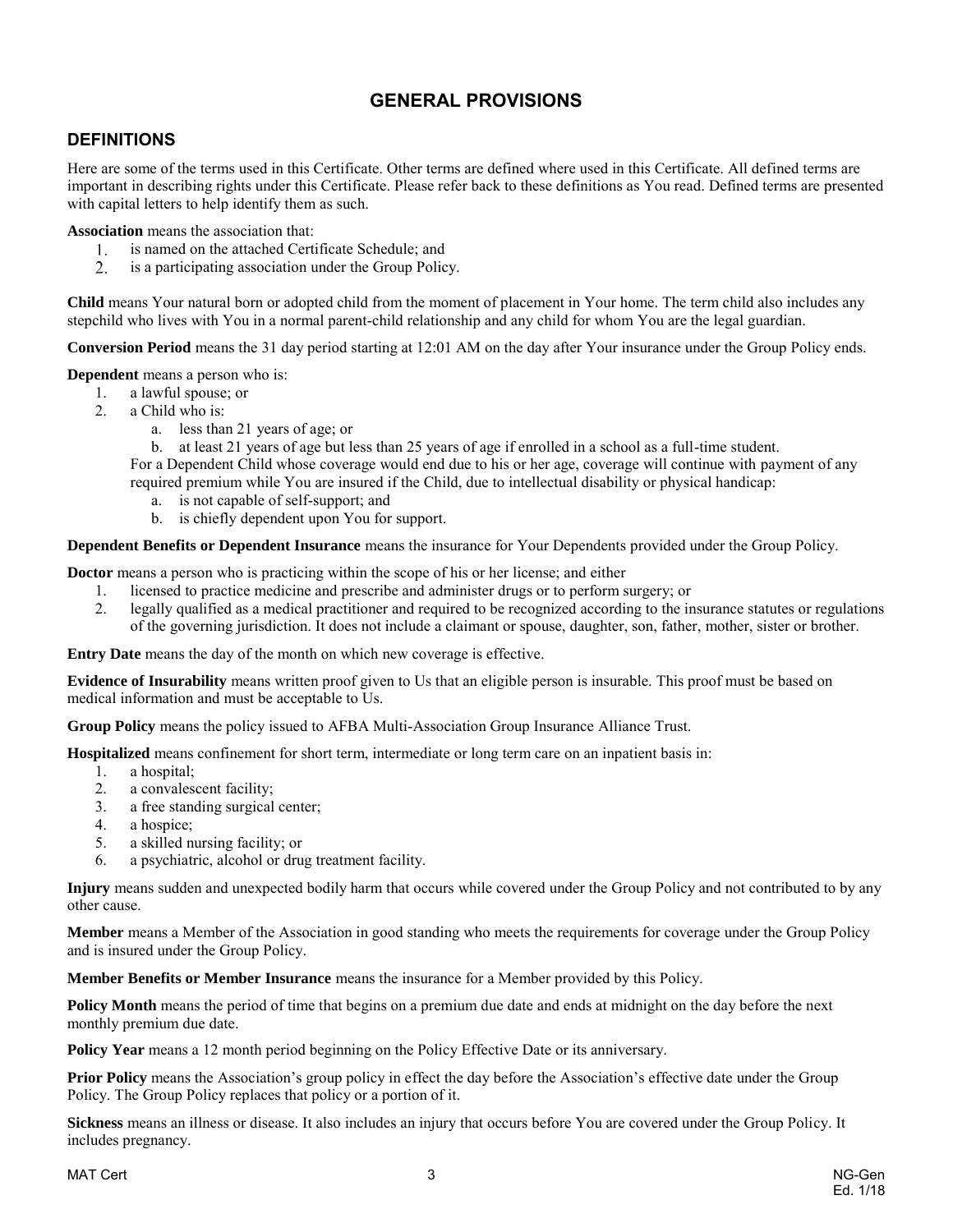**Special Care** means the following care or treatment that is given to a person as an inpatient or an outpatient:

- 1. chemotherapy;
- 2. radiation therapy; or
- 3. dialysis treatment.

**Total Disability, Totally Disabled or Disabled,** for the purposes of Dependent Benefits, means a Dependent's inability to engage in substantially all the normal activities of a healthy person of the same age and sex in good health.

**You, Your or Yours** mean the Member.

**We, Us or Our** means 5Star Life Insurance Company ("5Star Life").

## <span id="page-3-0"></span>**BECOMING ELIGIBLE FOR MEMBER INSURANCE**

You are eligible for insurance if You are a member of an eligible class listed in the Certificate Schedule.

You are eligible for insurance on the later of the Effective Date of the Group Policy or the day after you satisfy the Association's waiting period following the date You become a Member.

#### **Reinstatement**

If You request reinstatement of insurance that ended while You were still eligible to be covered under the Group Policy, You must first provide Evidence of Insurability satisfactory to Us.

## <span id="page-3-1"></span>**EFFECTIVE DATE OF MEMBER INSURANCE**

**Noncontributory Insurance** means that the Association pays all of the cost of the insurance. All eligible Members must be enrolled. Noncontributory benefits will become effective on the date You are eligible for insurance. All Member non-contributory plans must be approved by Us.

**Contributory Insurance** means that You pay all or part of the cost of Your insurance.

If any part of Your insurance is Contributory, all Your insurance will become effective on the earlier of the following dates:

- 1. the date You become eligible for insurance, if You enroll on or before that date;
- 2. the date You enroll for insurance.

#### **Start Date Deferral**

The effective dates of Your Optional life insurance initial amounts or increases may be delayed if, in the 90 days prior to the date insurance is to become effective, You:

- 1. had been Hospitalized; or
- 2. had, or been advised to have, Special Care.
- If either 1 or 2 above apply, Your insurance will not become effective until the earlier of:
	- 1. the Entry Date on or after You have gone 90 days without being Hospitalized and without having Special Care; or
	- 2. if You choose to give Us Evidence of Insurability, the Entry Date on or after We approve Your insurance based upon that Evidence.

If You refuse Optional Life Insurance when You are first eligible to enroll for it, You may enroll during the Association's open enrollment period. Evidence of Insurability will not be required for increases of more than one increment.

#### **No Evidence Limit**

**No Evidence Limit** means the greatest amount of insurance You may have without providing Evidence of Insurability.

- 1. You may be eligible for more than the No Evidence Limit initially; or
- 2. the amount of Your existing insurance may be increased to an amount in excess of any No Evidence Limit; or
- 3. the amount of Your insurance currently in excess of the No Evidence Limit may be further increased.

In any of these events, You must send Us acceptable Evidence of Insurability for amounts or additional amounts that are in excess of the No Evidence Limit. The amount of Your insurance in excess of that limit will become effective as described in the Evidence of Insurability provision.

## <span id="page-3-2"></span>**EVIDENCE OF INSURABILITY**

Individual Evidence of Insurability satisfactory to Us must be given to Us if:

- 1. You apply to reinstate coverage after voluntarily ending insurance; or
- 2. You converted Your insurance and again become eligible for insurance under the Group Policy and do not cancel Your conversion policy; or
- 3. You apply for an amount that exceeds the No Evidence Limit.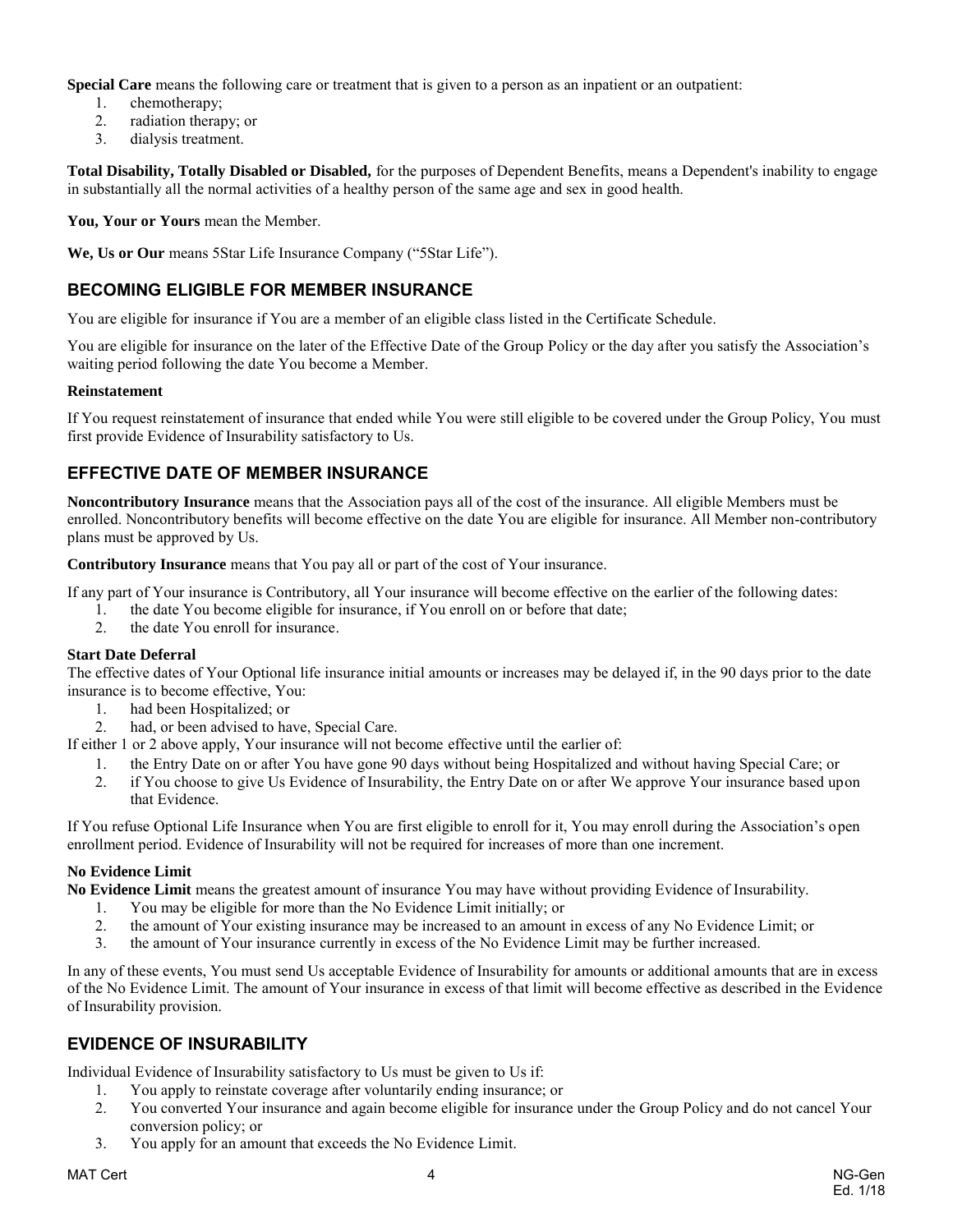Evidence of Insurability will be in the form of an insurability statement that You complete. After We review the statement, We may require additional information.

Whenever Evidence of Insurability is required, the coverage in questions will not be effective until the latest of:

- 1. the Entry Date on or after Our approval; or
- 2. the eligibility date; or
- 3. the enrollment date.

### <span id="page-4-0"></span>**BECOMING ELIGIBLE FOR DEPENDENT INSURANCE**

You may be eligible for Dependent Benefits only if the Association has chosen to offer optional dependent life insurance.

If You have one (1) or more Dependents, they are eligible for Dependent Insurance on the date You become eligible for optional insurance.

If You do not have any Dependents, You will become eligible for Dependent Insurance on the date You acquire a Dependent.

A person may not be insured as both a Member and a Dependent. A Dependent Child may not be insured under Dependent Life as a Dependent of more than one Member.

### <span id="page-4-1"></span>**EFFECTIVE DATE OF INSURANCE FOR DEPENDENTS**

Your Dependent Insurance will become effective on the earlier of the following dates:

- 1. the date You become eligible for Dependent Insurance, if enrollment occurs on or before that date;
- 2. the date You enroll for Dependent Insurance, if that date is within 31 days after becoming eligible for insurance.

#### **Dependent Start Date Deferral**

Insurance does not begin until a Dependent is not Totally Disabled, not confined at home, and not confined in a hospital. For the amount of benefit provided under the Prior Policy on the day before the Effective Date of the Group Policy, this provision does not apply.

The effective dates of coverage may be delayed if, in the 90 days prior to the date insurance is to become effective, the Dependent:

- 1. was Hospitalized; or
- 2. had, or been advised to have, Special Care.
- If either 1 or 2 above apply to a Dependent, insurance will not become effective until the earlier of:
	- 1. the Entry Date on or after the Dependent has gone 90 days without being hospitalized and without having Special Care; or
	- 2. if You give Us Evidence of Insurability for the Dependent, the Entry Date on or after We approve insurance based upon that Evidence.

## <span id="page-4-2"></span>**EFFECTIVE DATE OF INSURANCE FOR DEPENDENTS**

#### **Reinstatement**

If You request reinstatement of Dependent insurance that ended while You were eligible to be insured by the Group Policy, You must provide Evidence of Insurability satisfactory to Us. The coverage will be effective on the date We approve the evidence.

#### **No Evidence Limit**

**No Evidence Limit** means the greatest amount of insurance a Dependent may have without providing Evidence of Insurability. The No Evidence Limit for a Dependent Spouse or Dependent Child is shown on the Certificate Schedule.

If a Dependent's amount of insurance exceeds the No Evidence Limit, the amount of insurance in excess of that limit will become effective on the Entry Date after:

- 1. the Dependent becomes eligible for the insurance ; and
- 2. We approve the Dependent's Evidence of Insurability.

## <span id="page-4-3"></span>**EVIDENCE OF INSURABILITY FOR DEPENDENTS**

Evidence of Insurability satisfactory to Us must be given to Us for a Dependent if:

- 1. You apply to reinstate Dependent coverage after voluntarily ending it; or
- 2. The life insurance coverage requested for a Dependent exceeds the No Evidence Limit.

Evidence of insurability will be in the form of a health statement that We provide. We may require additional evidence.

Whenever Evidence of Insurability is required, the coverage in question will not be effective until the later of:

- 1. the date We approve the evidence; or
- 2. the Dependent's eligibility date.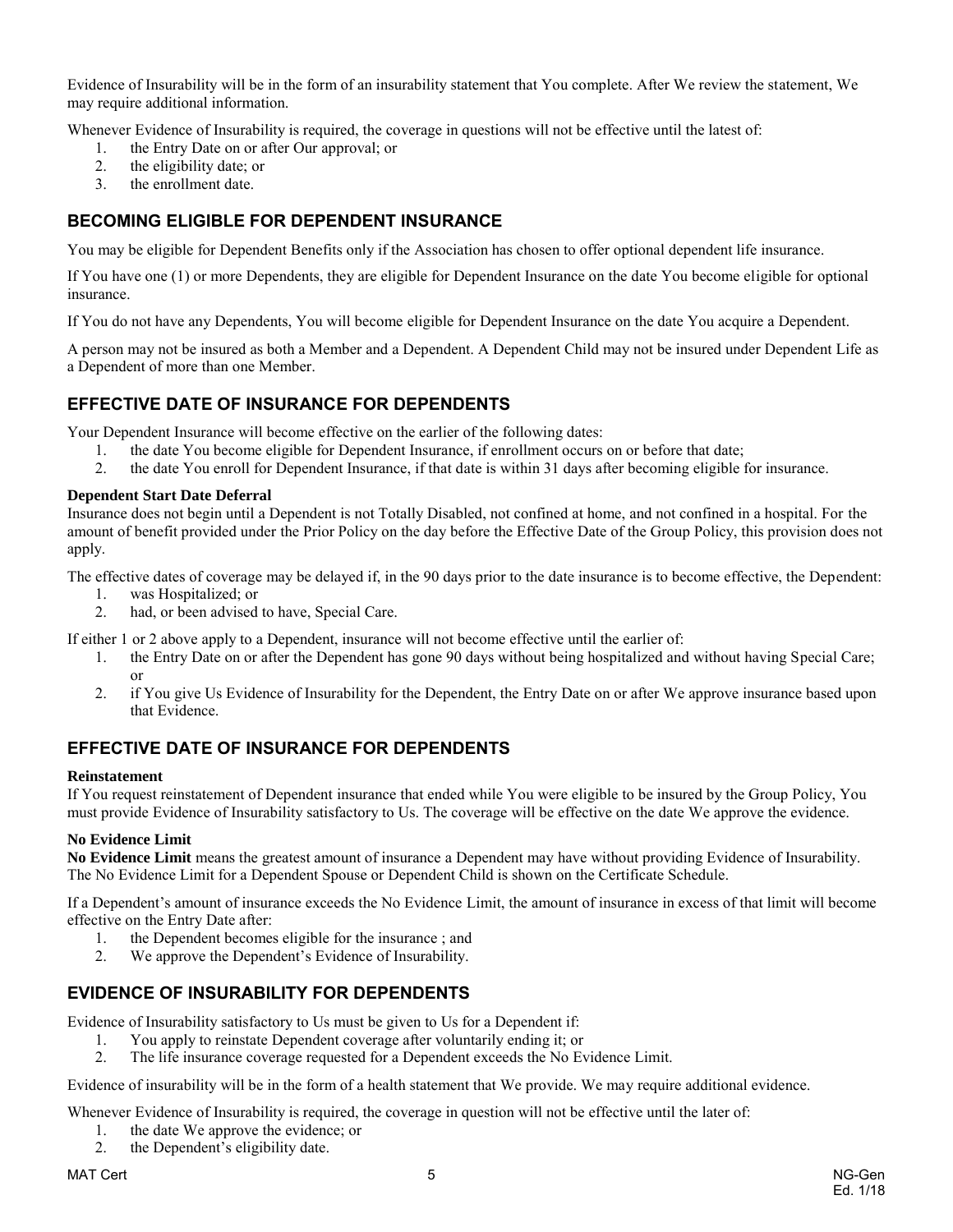## <span id="page-5-0"></span>**ADDING DEPENDENTS**

Any new Dependents You acquire while insured for Dependent Insurance will be insured from the date they become Dependents.

Spouse coverage and Child coverage may be chosen separately. If You are enrolled for Spouse or Child coverage but not both, You must send Us a written request for insurance on a form We approve to add the new category. Insurance for the new Dependent category becomes effective as described for initial Dependent coverage. If You have enrolled for Dependent Child(ren) coverage, any additional Children automatically become covered on the date they become Dependents.

## <span id="page-5-1"></span>**ASSIGNMENT OF BENEFITS**

You may assign the right, title and interest of insurance benefits under the Group Policy. Assignment must be made to a third party other than the Association. If You elect to assign Your benefits, You must assign the entire benefit. An assignment must be in writing on a form approved by Us. We will accept assignment forms on file with the Association or with the Association's prior insurer. If We make payment before We receive the assignment, the assignment will have no effect on the payment previously made.

You may not assign Your benefits if You have made an irrevocable Beneficiary designation. An assignment must be an absolute assignment that meets the following requirements.

- 1. It is irrevocable and transfers all rights, including but not limited to:
	- a. the right to change the Beneficiary;
	- b. the right to buy an individual policy of Life insurance on Your life under **Conversion Privileges**.
- 2. The assignment will apply to all insurance in effect on the date of assignment and any that becomes effective after that date.
- 3. The assignment will have no effect unless You make it and We endorse it during Your lifetime. We and the Association assume no responsibility for the validity, sufficiency or effect of the assignment (including assignments on forms furnished by Us or by the Association).

The assignment will change the Beneficiary to the assignee. The assignee may designate another beneficiary.

## <span id="page-5-2"></span>**CHANGES IN OPTIONAL AMOUNTS**

<span id="page-5-3"></span>For changes in an optional amount, see the Effective Date provisions.

### **TERMINATION OF MEMBER INSURANCE**

Your insurance ends on the earliest of:

- 1. the date the Group Policy ends; or
- 2. the date the benefit ends; or
- 3. the first day for which You do not make any required premium payment.

Premium payment past Your termination date does not extend coverage. Termination of insurance will not affect any claim incurred before the date of termination.

### <span id="page-5-4"></span>**TERMINATION OF DEPENDENT INSURANCE**

Dependent Insurance ends on the earliest of:

- 1. the date the Group Policy or the Dependent Benefits end; or
- 2. the date on which You are no longer is insured under the Group Policy; or
- 3. the first day for which You do not make any required premium payment; or
- the date You no longer have Dependents; or
- 5. the date the Dependent no longer meets the definition of Dependent; or
- 6. the date the Dependent becomes a member of any military, navy, or air force of any country or international body; or
- 7. the date the Dependent becomes insured as a Member under the Group Policy.

Premium payment beyond Your or Your Dependent's termination date does not extend coverage. Termination of insurance will not affect any claim incurred before the date of termination.

For a Dependent Child whose coverage would end due to his or her age, coverage will continue with any required payment of premium while You are insured if the Child, due to intellectual disability or physical handicap:

- 
- 1. is not capable of self-support and<br>2. is chiefly dependent upon You for is chiefly dependent upon You for support.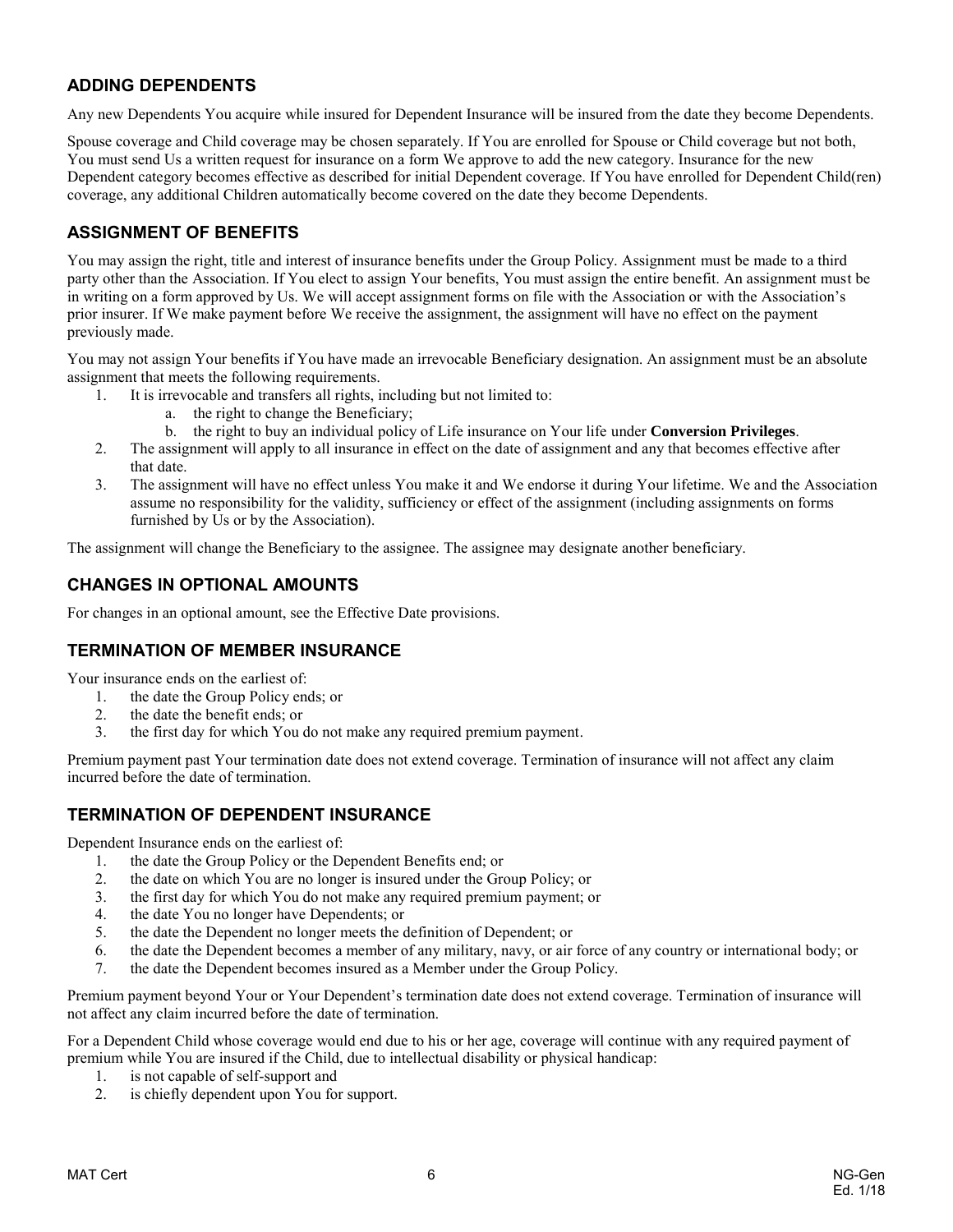Within 31 days after the Child's coverage would otherwise end, You must provide Us with proof of the Child's incapacity and dependency. We may require such proof periodically, but not more frequently than annually after the two-year period following the date the Child's coverage would otherwise end.

## **MEMBER LIFE INSURANCE BENEFITS**

### <span id="page-6-1"></span><span id="page-6-0"></span>**WHAT WE PAY**

At the time of Your death, We will pay the insurance amount for which You are insured at the date of Your death. We will pay when We receive proof of death. Payment will be made to Your Beneficiary.

### <span id="page-6-2"></span>**THE BENEFICIARY**

A **Beneficiary** is a person You name to receive the death benefit. You must name Your Beneficiary in writing on a form We approve. You must sign and date the form. In no event may You name the Association as a Beneficiary. After We make payment, We have no further liability.

#### **Change of Beneficiary**

Unless You irrevocably name a Beneficiary, You have the right to change Your Beneficiary at any time. You must do this in writing on a form satisfactory to Us, stating the date the change is to take effect. The form must be delivered to Us or to the Association during Your lifetime. No change may take effect if We receive it after We pay the death benefit

#### **Payment to Beneficiary**

You may name more than one Beneficiary. If so, they will share equally unless You clearly state the order of rights. The share of a Beneficiary who dies before You die will pass to any surviving Beneficiaries in the order You stated.

We may rely on an affidavit or other written evidence deemed satisfactory to Us to determine the identity or the existence of Beneficiaries not identified by name. Any payment made by Us in good faith reliance on such evidence will fully discharge Us to the extent of such payment.

If You have no surviving Beneficiary, We have the right to make the payment to Your estate or to:

- 1. Your spouse.<br>2. Your children
- Your children.
- 3. Your parents.
- 4. Your brothers and sisters.

## <span id="page-6-3"></span>**FACILITY OF PAYMENT**

If the Beneficiary is a minor or otherwise incapable of giving a valid release, at Our option and until claim is made by the duly appointed guardian of the Beneficiary, We may make payment to:

- 1. any relative of the Beneficiary by blood or marriage; or
- 2. any other person or institution that appears to Us to have assumed custody and principal support of the Beneficiary.

Payment under these circumstances may not exceed \$2,000. Payment will be for the sole benefit of the Beneficiary.

- At Our judgment, a part of Your death benefit may be paid to any person who has incurred expenses in connection:
	- 1. with Your burial; or
	- 2. with the Injury or Sickness that caused Your death.

<span id="page-6-4"></span>The maximum amount payable to that person is \$2,000.

## **SIMULTANEOUS DEATH PROVISION**

If a Beneficiary dies:

- 1. on the same day You die; or
- within 15 days thereafter;

benefits will be paid as if that Beneficiary had died before You. If proof of loss with respect to Your death was delivered to Us before the date of the Beneficiary's death, this provision will not apply.

## <span id="page-6-5"></span>**HOW THE LIFE INSURANCE BENEFIT IS PAID**

The life insurance benefit is paid in a single sum.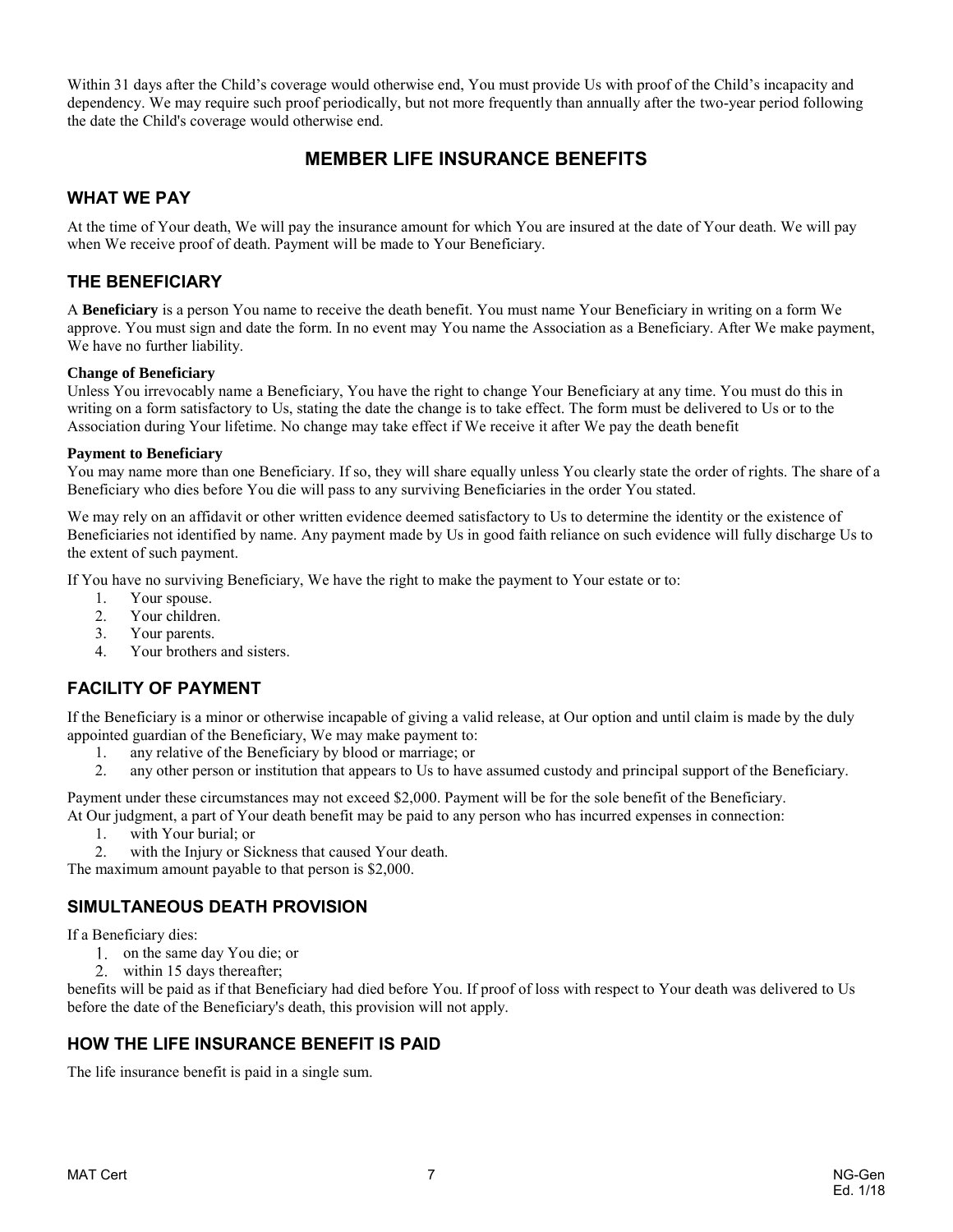## <span id="page-7-0"></span>**CONVERSION PRIVILEGES**

#### **When You May Convert**

You may convert Your life insurance to an individual life policy without Evidence of Insurability for any part of Your life insurance that ends because:

- You are no longer eligible for the life insurance amount under the Group Policy.
	- You may convert a life amount up to the amount that terminated, less the amount of any group life insurance for which You are or become eligible within 31 days after termination.
- the Group Policy or the Participating Association's coverage under the Group Policy:
	- a. terminates; or
	- b. is amended to exclude the class in which You belong; or
	- c. is amended to terminate the Member Life Insurance Benefit.

If one of the events in 2 above occurs, You must have been insured by Us under the Group Policy for at least five (5) consecutive years as of the day before the termination. The maximum life amount that may be converted is the lesser of:

- a. the terminated life amount less the life amount for which You become eligible under any other group policy within 31 days of the termination; or
- b. \$10,000.

#### **Conditions Applicable to Any Life Conversion**

The following provisions apply to any individual life policy issued under these conversion privileges.

- You may convert to any one of the policy forms We normally issue except term insurance.
- Benefits for disability and Accidental Death are not included in the converted policy.
- An individual policy will be issued only if application is made within 31 days of the date Your Life Insurance ends. Payment of the first premium must be paid within that time.
- The cost of the converted policy is based on Our standard rates for the form of the converted policy.
- The converted policy will take effect at the end of the Conversion Period.

#### **Conversion Policy Replaces Group Amount**

The converted amount of life insurance will replace the group life insurance amount that You were eligible to convert.

#### **If You Die Before Converting Your Insurance**

If You die during the 31 day period allowed for conversion, We will pay the amount of group life insurance You were eligible to convert, whether or not You had applied for a converted policy.

#### **Notice and Extension**

You will be given written notice Your right to convert at least 15 days before the end of the Conversion Period. If written notice is given more than 15 days after this date, the time allowed to exercise the conversion privilege shall be extended for a period of 15 days following the date You receive the written notice. In no event, will this extended period exceed 60 days after the end of the Conversion Period.

The written notice must be delivered to You or mailed by 5Star Life to Your last known address.

#### **When The Group Policy Terminates**

<span id="page-7-1"></span>Termination of insurance does not affect any claim incurred before the date of termination.

# **MEMBER OPTIONAL LIFE INSURANCE BENEFIT**

#### <span id="page-7-2"></span>**WHAT WE PAY**

At the time of Your death, We pay the amount of insurance for which you are insured under the Policy. You must be covered under the Basic Life Benefit in order to select an Optional amount. All provisions in the basic Member Life Benefit section apply to this Optional coverage unless specifically limited there. In addition, the following provisions apply.

### <span id="page-7-3"></span>**BENEFICIARY DESIGNATION**

We will pay the Beneficiary named for the basic Life. Percentages assigned to multiple Beneficiaries will be applied to the combined benefit amount to be paid. The association cannot be designated as a Beneficiary.

### <span id="page-7-4"></span>**EVIDENCE OF INSURABILITY**

See the **EVIDENCE OF INSURABILITY** provisions in the General Provisions section for further details.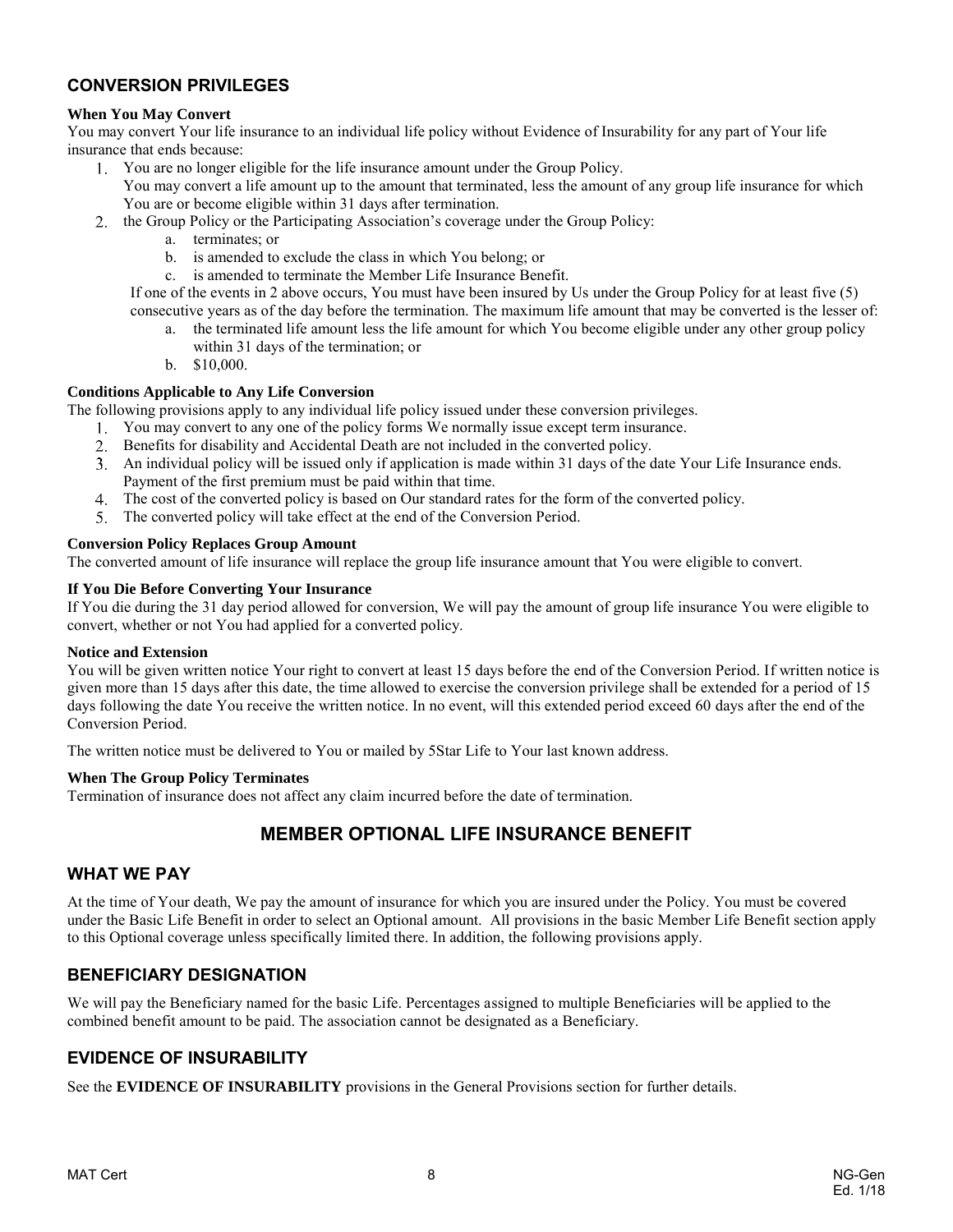### <span id="page-8-0"></span>**EXCLUSIONS**

#### **When The Group Policy Terminates**

<span id="page-8-1"></span>Termination of insurance does not affect any claim incurred before the date of termination.

# **DEPENDENT LIFE INSURANCE BENEFIT**

### <span id="page-8-2"></span>**WHAT WE PAY**

At the time of a Dependent's death, We will pay the amount of insurance in force for Your Dependent. When We receive proof of a Dependent's death, We will pay the benefit to You. If You are no longer living, the amount will be paid to the Dependent's estate unless the Simultaneous Death provision applies.

### <span id="page-8-3"></span>**CONVERSION PRIVILEGES**

#### **If Dependent Life Insurance Ends**

A Dependent has the right to convert his or her group life insurance to an individual policy if any part of their life insurance ends because:

- You transfer into an ineligible class; or
- You die; or
- the dependent no longer meets the definition of Dependent. No medical exam is required to obtain an individual policy.

To convert, We must receive a completed application for conversion and the first premium within 31 days of the date the Dependent's insurance ends. A Dependent may convert to any one of the policy forms We normally issue except term insurance. A Dependent may convert up to the amount that ended, less the amount of any group life insurance for which the Member is or becomes eligible within 31 days after termination. Benefits for disability or Accidental Death will not be included in the converted policy. The cost of the converted policy is based on Our standard rates for the form of the converted policy. The converted policy will take effect at the end of the 31 day period after the Dependent's insurance ended.

#### **If The Group Policy or This Benefit Terminates**

A Dependent Spouse has the right to convert if his or her group life insurance ends because the Group Policy or the Participating Association's coverage under the Group Policy:

- 1. ends; or
- 2. is amended to exclude the class in which You belong; or
- is amended to terminate the Dependent Life Insurance Benefit.

For a Dependent Spouse to be eligible for conversion, You must have been insured under the Group Policy for at least five (5) consecutive years. The Dependent Spouse must apply for conversion and pay the first premium within 31 days of the date insurance ends. The provisions for conversion described in **If a Dependent's Life Insurance Ends** will apply, except that the maximum conversion amount is \$10,000.

#### **If Dependents Die Before Converting Insurance**

If a Dependent dies during the 31 day period allowed for conversion, We will pay the amount the Dependent was eligible to convert, whether or not the Dependent had applied for a converted policy.

#### **Notice and Extension**

We will give You Written notice of Your right to convert Dependent coverage at least 15 days before to the end of the Conversion Period. If we do not give You written notice within 15 days, the time allowed for You to exercise of the conversion privilege will be extended for a period of 15 days following the date of You receive the written notice. In no event will the extended period exceed 60 days after the expiration of the Conversion Period. We will deliver the written notice to Your last known address.

#### <span id="page-8-4"></span>**NO EVIDENCE LIMIT**

<span id="page-8-5"></span>The Dependent Spouse and/or Dependent Child Life No Evidence Limit is shown on the Certificate Schedule.

### **CLAIMS**

### <span id="page-8-6"></span>**WE MUST BE NOTIFIED OF INTENT TO FILE A CLAIM**

Written notice of a claim for death must be given to Us by the Association or claimant. The notice must be in writing and must be filed at Our administrative office. Any claim will be based on the written notice. We must receive notice within 30 days of the date of death. If We do not receive notice within 30 days, the claim may be reduced or invalidated unless:

- 1. it can be shown that it was not possible reasonably to provide notice within the 30 day period; and
- 2. it is shown that notice was given as soon as possible.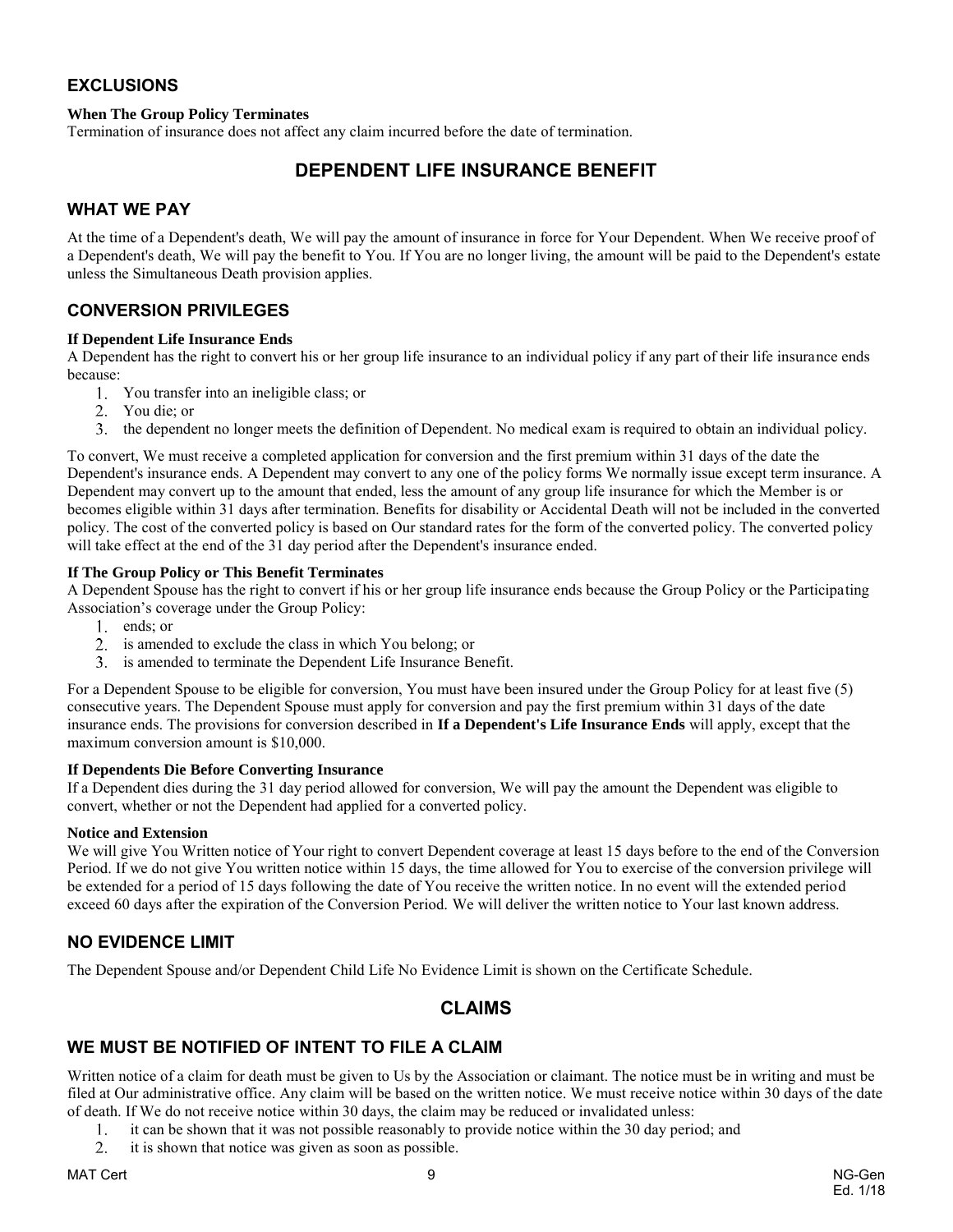## <span id="page-9-0"></span>**WE FURNISH PROOF OF LOSS FORMS**

After We receive written notice of claim, We will send Our proof of loss forms to the claimant unless the Association has provided them. We will furnish the forms within 15 days after We receive written notice. If We do not furnish forms within 15 days, the claimant can meet the time period shown below by submitting written proof that explains the reason for the claim. Written proof should establish facts about the claim such as occurrence, nature and extent of the loss involved.

### <span id="page-9-1"></span>**WHEN TO FILE PROOF OF LOSS**

Written proof must be filed within 90 days of the loss.

- If We do not received proof of loss within the 90 day period, the claim may be reduced or invalidated unless:
	- it can be shown that it was not possible within reason to submit proof within the time period; and  $1_{\odot}$
	- 2. it is shown that the proof was filed as soon as possible.

However, proof of loss may not be submitted more than one (1) year after the 90 day period unless the claimant is legally incapacitated.

### <span id="page-9-2"></span>**WHEN WE PAY BENEFITS**

<span id="page-9-3"></span>Any benefits due will be paid within 60 days after We receive complete proof of loss.

### **TO WHOM WE PAY BENEFITS**

Any benefit shown in the Certificate Schedule for loss of life will be paid as described in the life insurance benefit provisions. Other benefits payable under the Group Policy are paid to You.

### <span id="page-9-4"></span>**OUR RIGHT TO REQUIRE MEDICAL EXAMS AND AUTOPSIES**

At Our expense, We have the right to:

- require a medical exam of any claimant not more than once every three (3) months while a claim is pending; and  $1.$
- 2. request an autopsy in the case of death where autopsy is not forbidden by law.

### <span id="page-9-5"></span>**LEGAL ACTIONS AND LIMITATIONS**

<span id="page-9-6"></span>No action at law or in equity may be brought to recover under the Group Policy unless proof of loss has been filed according to the terms of the Group Policy. The claimant must wait 60 days after filing proof of loss before taking action. Any action must be taken within three (3) years from the end of the 60 day time period.

## **MISCELLANEOUS PROVISIONS**

## <span id="page-9-7"></span>**ENTIRE CONTRACT**

The entire contract is made up of:

- $1.$ The Policy;
- 2. the application of the Policyholder; a copy of the application will be attached to the Policy when the Policy is issued;
- the Participation Agreement of each Participating Association; and  $3<sub>1</sub>$
- $\overline{4}$ the application of each Member.

## <span id="page-9-8"></span>**STATEMENTS**

In the absence of fraud, all application statements made are considered representations not warranties. This means that the statements are made in good faith. No statements made by:

- the Association in applying for this insurance will make the Association's coverage under the Group Policy void unless  $1_{-}$ the statements are contained in the signed application; and
- $\overline{2}$ . You in applying for insurance under the Group Policy will be used to reduce benefits or to defend a claim unless: a. the statement is in a written, signed application; and
	- b. a copy of the application is given to You, Your beneficiary, or Your personal representative.

# <span id="page-9-9"></span>**INCONTESTABILITY**

Any statement You make on an application for insurance will not be contested after You have been insured for two (2) consecutive years from the effective date of Your coverage. No statement may be contested unless it is in writing. The application must be signed by You. You or Your Beneficiary or Your personal representative must receive a copy.